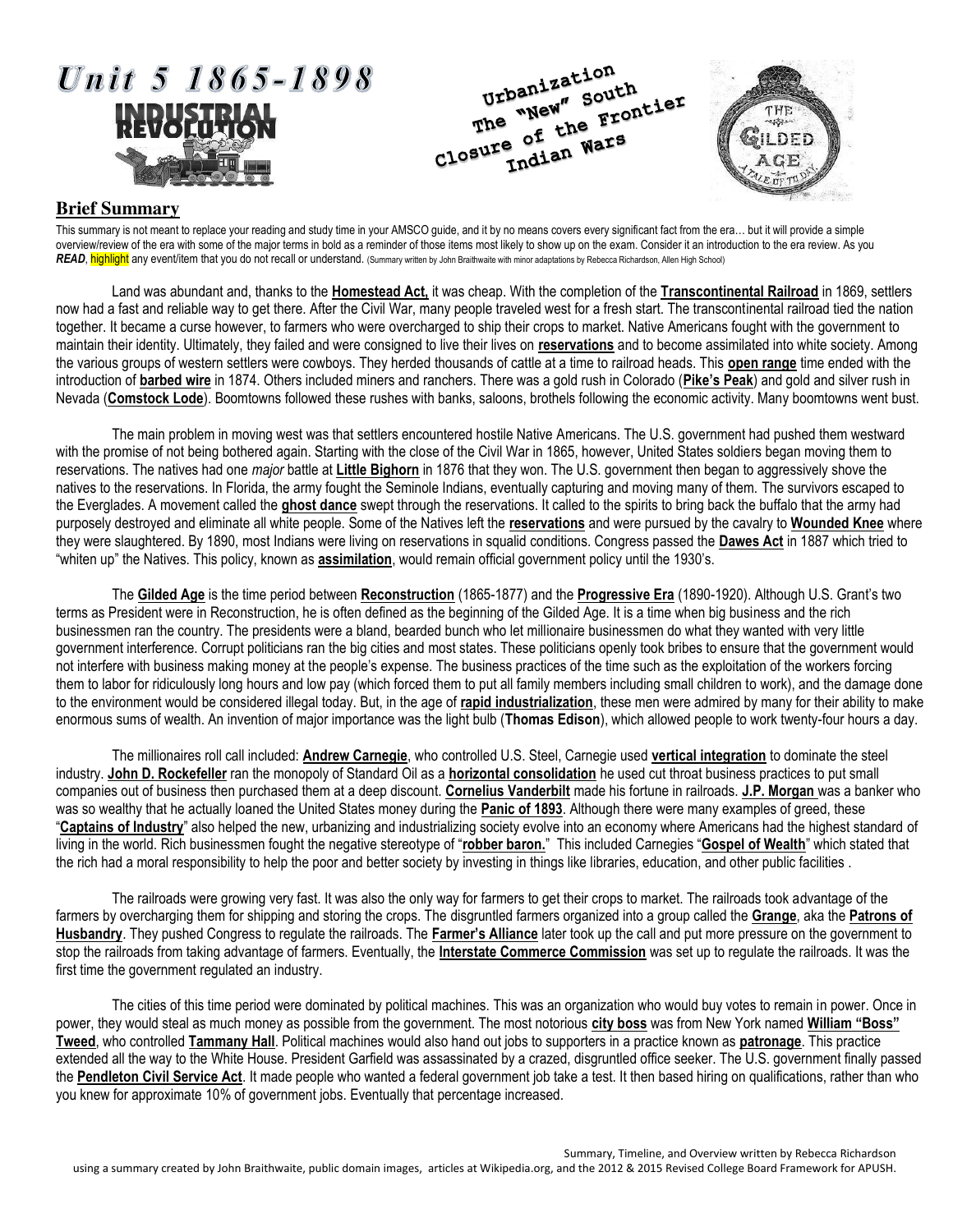As industry grew and working conditions worsened…outraged workers began to organize into **unions** to increase their rights and benefits at work. [Examples were: National Labor Union, Knights of Labor, & AF of L. The big businessmen violently crushed any labor movement because they didn't want to pay workers more due to the fact that it would cut into their profits. Any **strike** by labor would be broken up by night stick wielding policemen who were usually paid by the businessmen, **Pinkertons**. The newspapers didn't help the unions by painting the strikers as **socialists** and **anarchists**, bent on destroying society. One of the most successful unions was the **American Federation of Labor** or the **AFL**. It was composed of skilled workers who couldn't be easily replaced by **scab labor**. They pushed for tangible benefits such as shorter work hours and better pay.

Two groups in society faced special discrimination. The Chinese out west were constantly harassed. In 1882, the **Chinese Exclusion Act** was passed that outlawed Chinese immigration for ten years, later extended to twenty years. There were new waves of immigrants in the late 1800s such as the **Italians** who also faced intense discrimination. Anti-immigrant sentiment continued into the next era, **Progressive Era**.

African Americans were treated little better than during slavery. They faced a time of **legal or de jure segregation** called **Jim Crow**. A Supreme Court case called *Plessey vs. Ferguson* ruled that **separate but equal** facilities in the south were fine. This was the law until the 1954 case of **Brown vs. Board**, which overturned the **separate but equal doctrine** and began the Civil Rights Movement. During the 1890's there were two prominent African Americans who became spokesman for their race. **Booker T. Washington**, who founded the **Tuskegee Institute**, was more conciliatory toward white society and wanted African Americans to get an education before demanding equal rights. **W.E.B. Dubois**, a Harvard graduate, wanted the top ten percent (Talented Tenth) of African Americans to be given total equality with whites. He advocated for a more progressive and more aggressive form of civil rights. These efforts were also a part of the next era, **Progressive Era**, which saw many attempts to better society for many groups including women, workers, immigrants, etc.

# Unit 5 Timeline Review

**Important Dates and Chronological Review-**Keep in mind that memorizing dates is not required, however sometimes significant years do pop up on tests. Those dates in bold are years that have popped up in the past. Far more important is reviewing general chronology. You are expected to understand chronology, so use this list to help you review sequencing. Add notes as you review to make the timeline complete, and highlight any information that you do not yet have in long term memory. Some of the items on this timeline are more significant to unit 4 Civil War and Reconstruction, unit 6 Populism and Progressivism, or unit 6 Imperialism and World Wars. Remember this time period has *several overlapping themes*.

> These three acts are *extremely significant* to the remainder of the century. Understand them and be able to analyze causes and effects

of them!

# 1862 **Homestead Act**

**Morrison Internal Sources Controls and Sources Controls and Southern whites to the west. After Republicans and other supporter was an area of public land in the willing to settle on and farm the little winds and settle on** The "yeoman farmer" ideal of Jeffersonian democracy was still a powerful influence in American politics during the 1840–1850s, with many politicians believing a homestead act would help increase the number of "virtuous yeomen". The Free Soil Party of 1848–52, and the new Republican Party after 1854, demanded that the new lands opening up in the west be made available to independent farmers, rather than wealthy planters who would develop it with the use of slaves forcing the yeomen farmers onto marginal lands. Southern Democrats had continually fought (and defeated) previous homestead law proposals, as they feared free land would attract European immigrants and poor Southern whites to the west. After the South seceded and their delegates left Congress in 1861, the Republicans and other supporters from the upper South passed a homestead act. The homestead was an area of public land in the West (usually 160 acres or 0.65 km<sup>2</sup>) granted to any US citizen willing to settle on and farm the land for at least five years. The law (and those following it) required a three-step procedure: file an application, improve the land, and file for deed of title. Anyone who had never taken up arms against the U.S. government (including freed slaves) and was at least 21 years old or the head of a household could file an application to claim a federal land grant. The occupant had to reside on the land for five years, and show evidence of having made improvements.

The Morrill Act was first proposed in 1857, and was passed by Congress in 1859, but it was vetoed by President James Buchanan. In 1861, Morrill resubmitted the act with the amendment that the proposed institutions would teach military tactics as well as engineering and agriculture. Aided by the secession of many states that did not support the plans, this reconfigured Morrill Act was signed into law by President Abraham Lincoln on July 2, 1862. Under the act, each eligible state received a total of 30,000 acres of federal land, either within or contiguous to its boundaries, for each member of congress the state had as of the census of 1860. This land, or the proceeds from its sale, was to be used toward establishing and funding the educational institutions. Many universities across the country today originated due to this act.

# **Pacific Railway Act**

The Pacific Railroad Act of 1862 began federal government grant of lands directly to corporations; before that act, the land grants were made to the states, for the benefit of corporations. authorized extensive land grants in the Western United States and the issuance of 30-year government bonds (at 6 percent) to the Union Pacific Railroad and Central Pacific Railroad (later the Southern Pacific Railroad) companies in order to construct a continuous transcontinental railroad between the eastern side of the Missouri River at Council Bluffs, Iowa (opposite from Omaha, Nebraska)and the navigable waters of the Sacramento River in Sacramento, California. Section 2 of the Act granted each Company contiguous rights of way for their rail lines as well as all public lands within 200 feet (61 m) on either side of the track.

Summary, Timeline, and Overview written by Rebecca Richardson using a summary created by John Braithwaite, public domain images, articles at Wikipedia.org, and the 2012 & 2015 Revised College Board Framework for APUSH.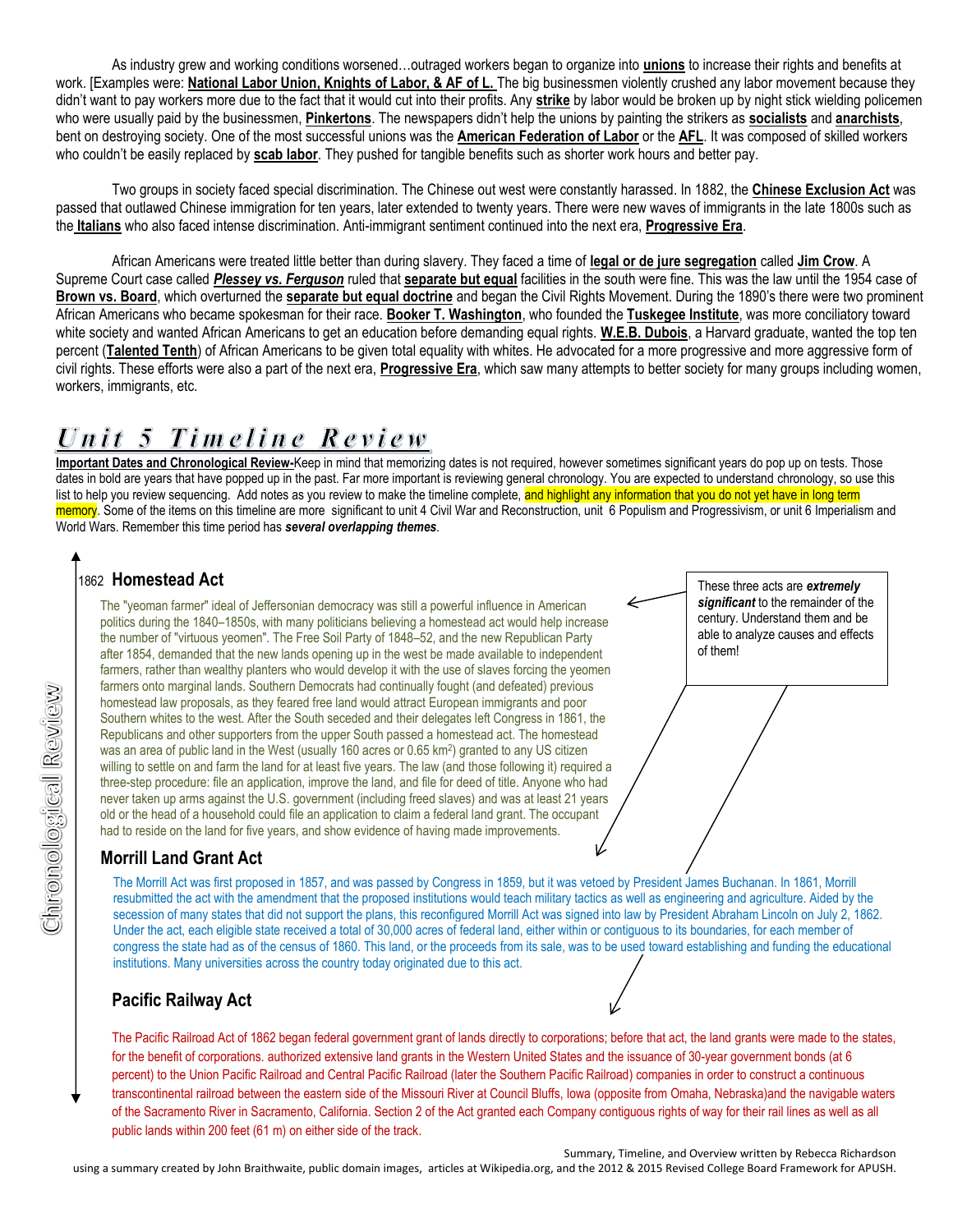| 1865 | Civil War ended, Reconstruction began, Lincoln assassinated, Johnson took over, & 13 <sup>th</sup> Amendment ratified                                                                                                                                                                                                                                                                                                                                                                                                                                                                                                           |
|------|---------------------------------------------------------------------------------------------------------------------------------------------------------------------------------------------------------------------------------------------------------------------------------------------------------------------------------------------------------------------------------------------------------------------------------------------------------------------------------------------------------------------------------------------------------------------------------------------------------------------------------|
| 1866 | Transatlantic cable completed communication increased between western Europe and the North America                                                                                                                                                                                                                                                                                                                                                                                                                                                                                                                              |
| 1867 | U.S. acquired Alaska Secretary of State W.H. Seward purchased it from Russia; "Seward's Folly"<br><b>U.S. annexed Midway Islands</b><br>New York City passed the Tenement House Act (first law regulating tenements)<br>The National Grange of the Order of Patrons of Husbandry formed (The Grange)                                                                                                                                                                                                                                                                                                                            |
| 1868 | Andrew Johnson acquitted by the Senate after being impeached by the House for breaking the Tenure of Office Act<br>14th Amendment ratified<br><b>Ulysses S. Grant elected president</b><br>Burlingame Treaty signed with China also known as the Burlingame-Seward Treaty of 1868 amended the Treaty of Tientsin of 1858 and established<br>formal friendly relations between the two countries, with the United States granting China most favored nation status.                                                                                                                                                              |
| 1869 | Construction began on the Sante Fe Railroad<br>Transcontinental Railroad completed; Union Pacific and Central Pacific joined at Promontory Point, Utah Territory                                                                                                                                                                                                                                                                                                                                                                                                                                                                |
| 1870 | 15 <sup>th</sup> Amendment ratified making former slaves citizens and making it a crime to deny freedmen the right to vote<br><b>Farmers Alliance formed</b>                                                                                                                                                                                                                                                                                                                                                                                                                                                                    |
| 1871 | Treaty of Washington was signed in order to settle the question of the U.S.-Canada border; de-militarized border,<br>shared Great Lakes, led to increased cooperation and trade                                                                                                                                                                                                                                                                                                                                                                                                                                                 |
| 1873 | The end of minting of "Liberty" silver dollar gold now sole monetary standard<br>Panic of 1873<br>Grant begins second term<br>Slaughterhouse cases test the 14 <sup>th</sup> Amendment A distinction was drawn between United States and state citizenship, and it was held that the 14 <sup>th</sup> Amendment<br>did not intend to deprive the state of legal jurisdiction over the civil rights of its citizens. The restraint placed by the Louisiana legislators on the slaughterhouse<br>operators was declared not to deprive them of their property without due process.<br>William Marcy Tweed (Tweed Ring) imprisoned |
| 1874 | <b>Barbed wire</b> invented/patented which led to "closure" of the west<br>Grant refused to increase the paper money supply                                                                                                                                                                                                                                                                                                                                                                                                                                                                                                     |
| 1876 | Rutherford B. Hayes elected Compromise of 1877 and the end of Reconstruction<br>Battle of Little Big Horn (Custer's Last Stand) in Montana the U.S. Calvary under the command of General George Armstrong Custer<br>decimated by native tribes including Lakota, Cheyenne and Arapaho this was the last great Indian victory Sitting Bull is the only remaining great native<br>power left<br>Mark Twain wrote Tom Sawyer<br>Alexander Graham Bell patents telephone                                                                                                                                                            |
| 1877 | <b>Compromise of 1877</b> ends Radical Reconstruction; military withdraws from the South and Redeemers take over<br>Munn v. Illinois: Railroads are "private property acting in the public good" and are thus subject to government regulation<br>(later reversed)<br><b>Exodusters</b> migrated to Kansas (southern blacks looking for land and opportunity)<br>U.S. acquired the naval rights to Pearl Harbor, Hawaii                                                                                                                                                                                                         |
| 1878 | <b>Bland-Allison Act</b> required the treasury to buy silver to begin coinage again<br>Susan B. Anthony's women's suffrage amendment defeated                                                                                                                                                                                                                                                                                                                                                                                                                                                                                   |
| 1879 | Thomas Edison invented the light bulb                                                                                                                                                                                                                                                                                                                                                                                                                                                                                                                                                                                           |
| 1880 | James Garfield elected president<br>Publication of major works on Indian tribes including Our Indian Wards by George W. Manypenny and<br>A Century of Dishonor by Helen Hunt Jackson                                                                                                                                                                                                                                                                                                                                                                                                                                            |
| 1881 | Garfield assassinated, Chester Arthur in                                                                                                                                                                                                                                                                                                                                                                                                                                                                                                                                                                                        |
| 1882 | Timber and Stone Act passed<br><b>Standard Oil Trust</b> formed by John D. Rockefeller<br><b>Chinese Exclusion Act</b>                                                                                                                                                                                                                                                                                                                                                                                                                                                                                                          |
|      |                                                                                                                                                                                                                                                                                                                                                                                                                                                                                                                                                                                                                                 |

Summary, Timeline, and Overview written by Rebecca Richardson using a summary created by John Braithwaite, public domain images, articles at Wikipedia.org, and the 2012 & 2015 Revised College Board Framework for APUSH.

Chronological Review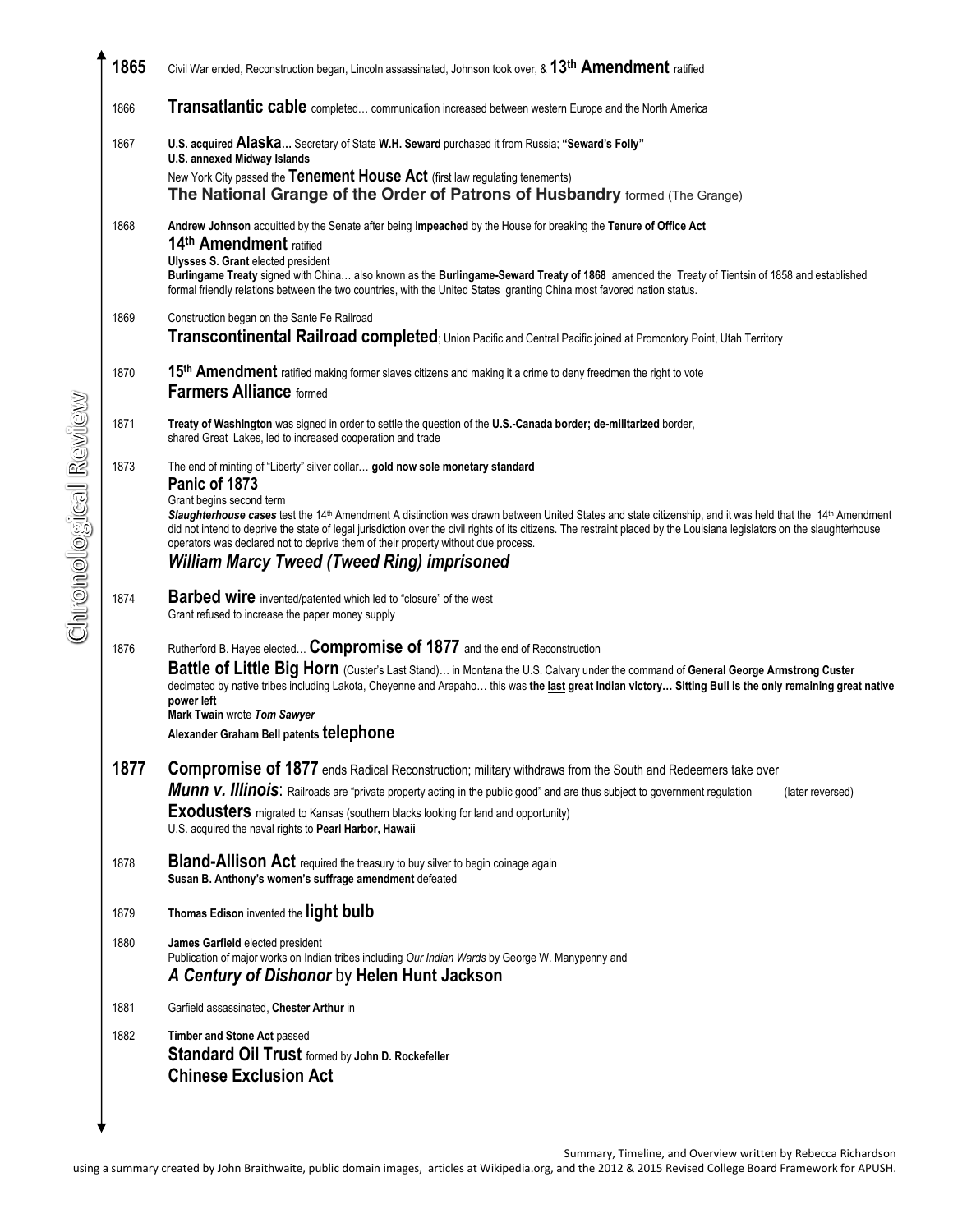| 1883 | Pendleton Civil Service Act ended the "spoils" system (favoritism) and began merit system (exams) by establishing the Civil Service Commission.                                                               |
|------|---------------------------------------------------------------------------------------------------------------------------------------------------------------------------------------------------------------|
|      | Civil Rights cases repealed most of the earlier civil rights legislation and established segregation as lawful                                                                                                |
|      | Time Zones established across the country                                                                                                                                                                     |
|      | Brooklyn Bridge is completed and New York City expanded                                                                                                                                                       |
| 1884 | Grover Cleveland elected president                                                                                                                                                                            |
|      | Mark Twain wrote Huckleberry Finn the first truly American novel (critics said)                                                                                                                               |
| 1886 | <b>Wabash, St. Louis, and Pacific Railroad Co. v. Illinois: reverses Munn v. Illinois states cannot control</b>                                                                                               |
|      | interstate railroad lines; only Congress can regulate interstate railroad rates                                                                                                                               |
|      | Jane Addams and Ellen Gates Starr opened the Hull House in Chicago to provide services to poor immigrants the settlement                                                                                      |
|      | <b>house movement</b> is also aided by Florence Kelley and Graham Taylor                                                                                                                                      |
|      | <b>American Federation of Labor established</b>                                                                                                                                                               |
|      |                                                                                                                                                                                                               |
| 1887 | Interstate Commerce Act Interstate Commerce Commission (ICC) formed federal government takes more<br>responsibility to regulate railroad after state "Granger" laws are declared unconstitutional             |
|      | Farm and land prices collapsed                                                                                                                                                                                |
|      | Dawes Severalty Act passed which dissolved community-owned Indian land, provided an allowance for individual Indian ownership of government                                                                   |
|      | allotted land and citizenship (forced assimilation)                                                                                                                                                           |
|      | Hatch Act put agricultural experimental stations in every state to help expand technology                                                                                                                     |
| 1888 | Benjamin Harrison elected president                                                                                                                                                                           |
| 1889 | North and South Dakota, Washington, and Montana - new states                                                                                                                                                  |
|      | Thomas Edison invented the kinescope (motion picture camera)<br>Pan-American Conference held in D.C.                                                                                                          |
|      | <b>Andrew Carnegie publishes the Gospel of Wealth</b>                                                                                                                                                         |
|      |                                                                                                                                                                                                               |
| 1890 | McKinley Tariff adds 48.4% to the cost of imported goods, allowing American businesses to undersell other countries                                                                                           |
|      | <b>Sherman Silver Purchase Act</b> directed Treasury to purchase 50% more silver than current law (repealed in 1893)                                                                                          |
|      | The Mississippi Plan began in the South to prevent Blacks and poor Whites from voting by establishing a poll tax with unreasonable                                                                            |
|      | requirements for payment                                                                                                                                                                                      |
|      | The Sherman Anti Trust Act passed, limiting trusts but ineffective used mainly to control labor                                                                                                               |
|      | Wounded Knee massacre following the murder of Chief Sitting Bull, U.S. troops are ordered to subdue his people; near Wounded Knee Creek                                                                       |
|      | in South Dakota, hundreds of Lakota Sioux (including women and children) are slaughtered by U.S. troops when chaos ensued after a botched disarmament<br>order this tragedy marks the end of the Indian Wars. |
|      | Wyoming and Idaho became - new states                                                                                                                                                                         |
|      | First National Park: Yosemite established<br>Census Bureau declared the frontier is now officially closed                                                                                                     |
|      |                                                                                                                                                                                                               |
|      | Alfred T. Mahan wrote The Influence of Sea Power upon History which had worldwide impact on expansion                                                                                                         |
| 1891 | Electric Trolleys replaced horse-driven mass transit                                                                                                                                                          |
|      | The People Party (third party, aka the Populists) formed from many other groups and parties including Greenback Party, Silver Party,                                                                          |
|      | Farmer's Alliance                                                                                                                                                                                             |
| 1892 |                                                                                                                                                                                                               |
|      | Grover Cleveland elected president (second term; only president to have non-consecutive terms)<br><b>Homestead Steel Strike</b>                                                                               |
|      | Election of 1892, Populist James Weaver (third party) wins 8.5% of the vote                                                                                                                                   |
|      |                                                                                                                                                                                                               |
| 1893 | <b>Sherman Silver Purchase Act repealed</b>                                                                                                                                                                   |
|      | Economic depression begins lasted until 1897                                                                                                                                                                  |
|      | Frederick Jackson Turner; Frontier Thesisstates that the U.S. frontier was the essential building block of American character                                                                                 |
|      | so America needed to look to new frontiers overseas<br><b>World Colombian Exposition (Chicago World Fair)</b>                                                                                                 |
|      | Anti-Saloon League formed (later joined the Women's Christian Temperance Union - crusade to limit or prohibit alcohol                                                                                         |
|      |                                                                                                                                                                                                               |
| 1894 | Democrats reduced McKinley Tariffs, but then the Wilson-Gorman Tariff Act re-established them                                                                                                                 |
|      | Pullman Strike railroad workers virtually paralyzed the nation; Cleveland called in federal troops;                                                                                                           |
|      | Eugene V. Debs (president of the railway union) was arrested and, while in prison, formulated a plan to make him the socialist<br>leader then president of the U.S.                                           |
|      | Coxey's Army marched on Washington D.C. demanding that the government provide jobs for the unemployed                                                                                                         |
|      |                                                                                                                                                                                                               |

Summary, Timeline, and Overview written by Rebecca Richardson

using a summary created by John Braithwaite, public domain images, articles at Wikipedia.org, and the 2012 & 2015 Revised College Board Framework for APUSH.